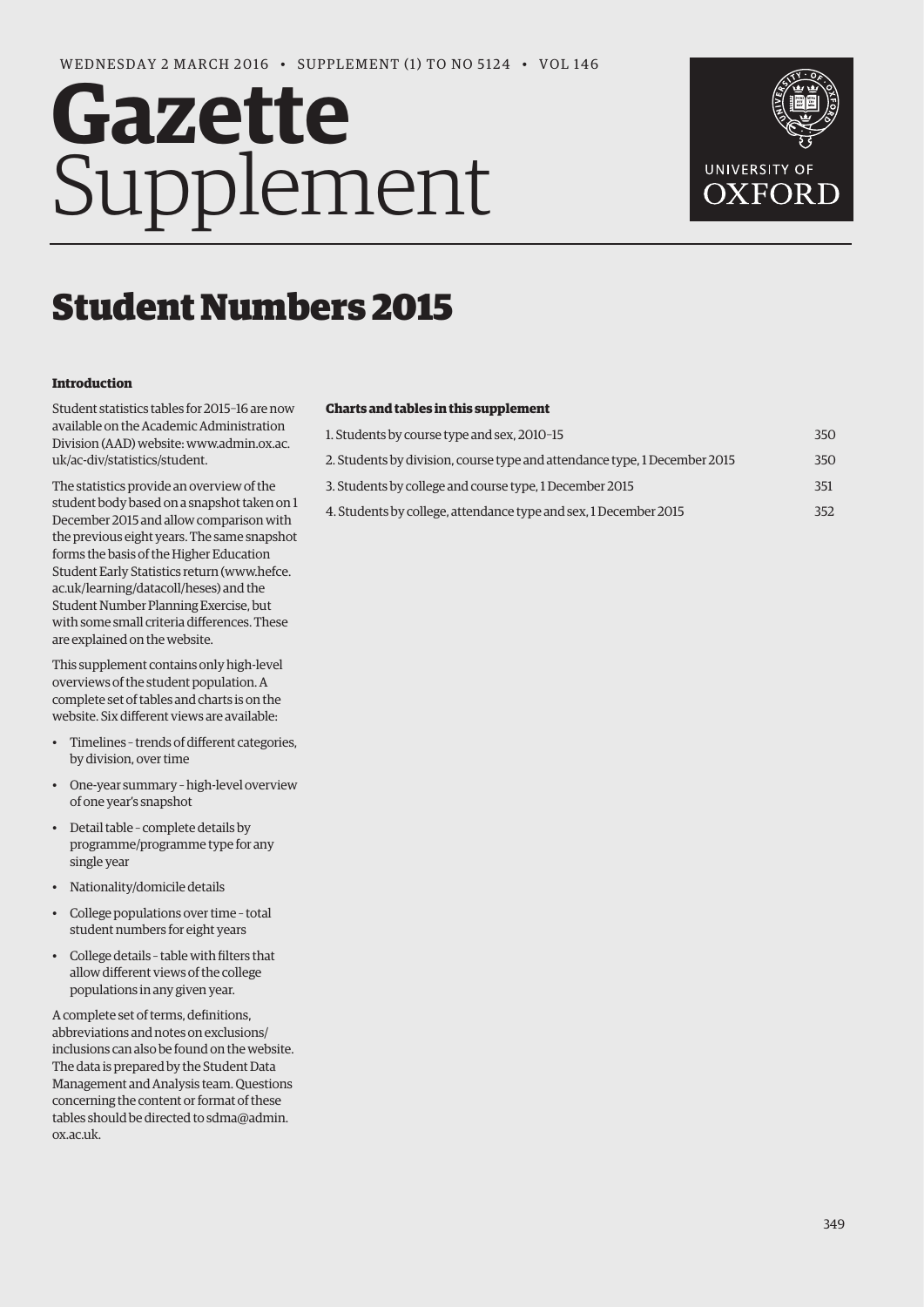

#### <span id="page-1-0"></span>1. Students by course type and sex, 2010-2015

Female **Male** 

Chart and table shows number of students by sex and course type on 1 December 2010-2015.

Reports prepared by: sdma@admin.ox.ac.uk, February 2016. VRO students are excluded from this table; details can be found on Table 2.<br>More reports and notes on data sources, inclusions and exclusions can be found at www.adm

#### 2. Students by division, course type and attendance type, 1 December 2015

| <b>Division</b>            | Award Programme Type        | <b>Full time</b> | Part time | Total  | Full time | Part time | <b>Total</b> |
|----------------------------|-----------------------------|------------------|-----------|--------|-----------|-----------|--------------|
| Medical<br><b>Sciences</b> | Postgraduate Research       | 1,316            | 3         | 1,319  | 100%      | $0\%$     | 100%         |
|                            | Postgraduate Taught         | 197              | 8         | 205    | 96%       | 4%        | 100%         |
|                            | Undergraduate               | 1,633            |           | 1,633  | 100%      |           | 100%         |
|                            | <b>Total</b>                | 3,146            | 11        | 3,157  | 100%      | 0%        | 100%         |
| Social                     | Postgraduate Research       | 1,160            | 15        | 1,175  | 99%       | 1%        | 100%         |
| <b>Sciences</b>            | Postgraduate Taught         | 1,918            | 603       | 2,521  | 76%       | 24%       | 100%         |
|                            | Undergraduate               | 2,039            |           | 2,039  | 100%      |           | 100%         |
|                            | <b>Total</b>                | 5,117            | 618       | 5,735  | 89%       | 11%       | 100%         |
| <b>MPLS</b>                | Postgraduate Research       | 2.164            | 8         | 2,172  | 100%      | $0\%$     | 100%         |
|                            | Postgraduate Taught         | 203              | 368       | 571    | 36%       | 64%       | 100%         |
|                            | Undergraduate               | 3.465            |           | 3,465  | 100%      |           | 100%         |
|                            | <b>Total</b>                | 5,832            | 376       | 6,208  | 94%       | 6%        | 100%         |
| <b>Humanities</b>          | Postgraduate Research       | 952              | 47        | 999    | 95%       | 5%        | 100%         |
|                            | Postgraduate Taught         | 762              | 20        | 782    | 97%       | 3%        | 100%         |
|                            | Undergraduate               | 3.949            | 21        | 3,970  | 99%       | 1%        | 100%         |
|                            | Total                       | 5,663            | 88        | 5,751  | 98%       | 2%        | 100%         |
| Continuing<br>Education    | Postgraduate Research       |                  | 75        | 75     |           | 100%      | 100%         |
|                            | Postgraduate Taught         | 19               | 661       | 680    | 3%        | 97%       | 100%         |
|                            | Undergraduate               | 58               | 438       | 496    | 12%       | 88%       | 100%         |
|                            | Total                       | 77               | 1,174     | 1,251  | 6%        | 94%       | 100%         |
| <b>VRO</b>                 | Visiting, Recognised, Other | 500              |           | 500    | 100%      |           | 100%         |
|                            | <b>Total</b>                | 500              |           | 500    | 100%      |           | 100%         |
| <b>Grand Total</b>         |                             | 20,335           | 2,267     | 22,602 | 90%       | 10%       | 100%         |

Table shows number of students by division, course type and attendance type on 1 December 2015.

Reports prepared by: sdma@admin.ox.ac.uk, February 2016.

More reports and notes on data sources, inclusions and exclusions can be found at: www.admin.ox.ac.uk/ac-div/statistics/student/.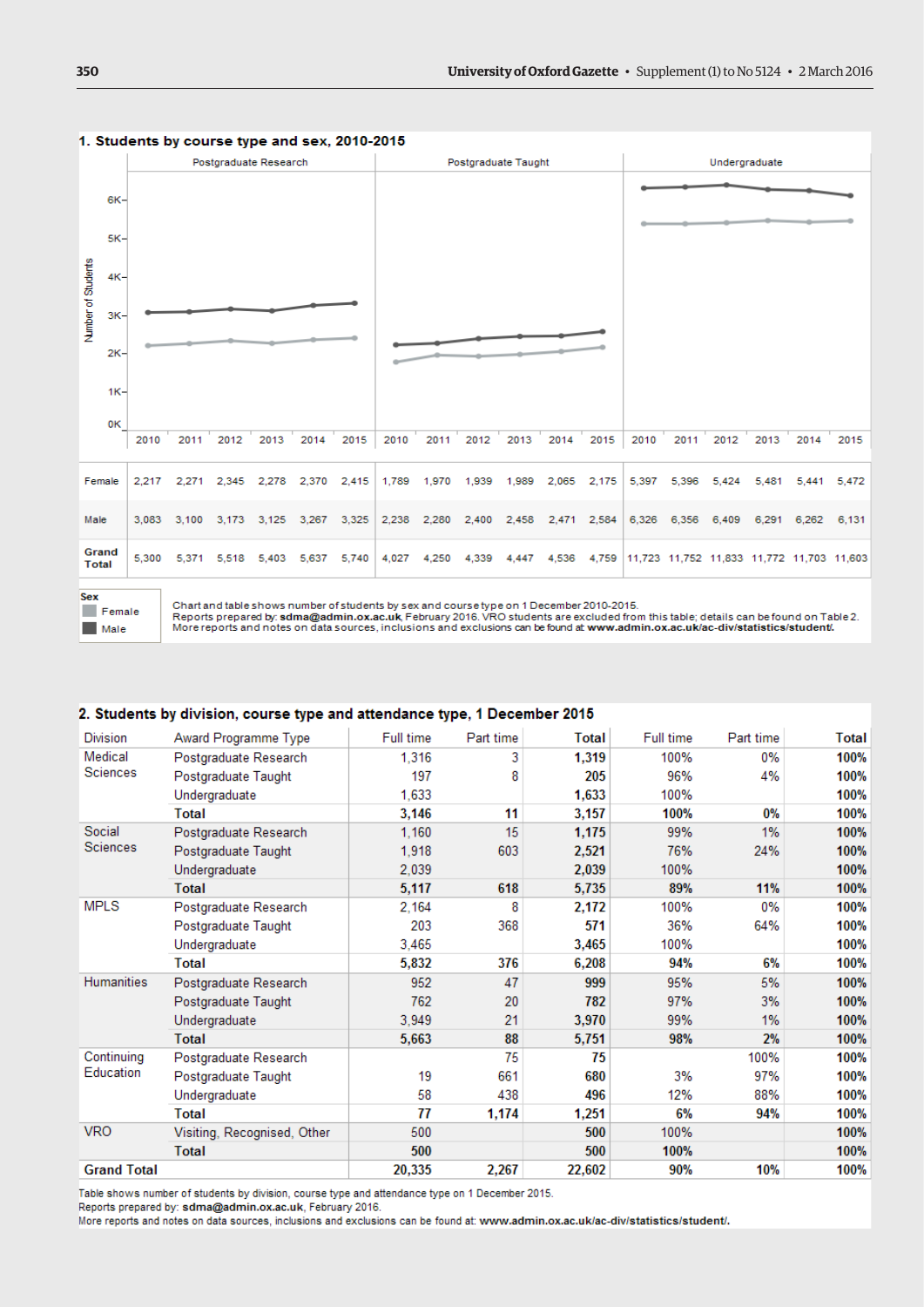## <span id="page-2-0"></span>3. Students by college and course type, 1 December 2015

|                           | Postgraduate<br>Research |                               |                 | Postgraduate Taught<br>Undergraduate |                 | Visiting, Recognised,<br>Other |          | <b>Grand Total</b>            |          |                               |
|---------------------------|--------------------------|-------------------------------|-----------------|--------------------------------------|-----------------|--------------------------------|----------|-------------------------------|----------|-------------------------------|
| College Name              | <b>Students</b>          | % of<br>college<br>population | <b>Students</b> | % of<br>college<br>population        | <b>Students</b> | % of<br>college<br>population  | Students | % of<br>college<br>population | Students | % of<br>college<br>population |
| All Souls College         | 6                        | 100.0%                        |                 |                                      |                 |                                |          |                               | 6        | 100.0%                        |
| <b>Balliol College</b>    | 205                      | 31.3%                         | 74              | 11.3%                                | 373             | 56.9%                          | 3        | 0.5%                          | 655      | 100.0%                        |
| <b>Blackfriars</b>        | 10                       | 19.2%                         | 29              | 55.8%                                | 4               | 7.7%                           | 9        | 17.3%                         | 52       | 100.0%                        |
| <b>Brasenose College</b>  | 125                      | 21.8%                         | 78              | 13.6%                                | 367             | 64.0%                          | 3        | 0.5%                          | 573      | 100.0%                        |
| <b>Campion Hall</b>       | 6                        | 75.0%                         | 2               | 25.0%                                |                 |                                |          |                               | 8        | 100.0%                        |
| <b>Christ Church</b>      | 114                      | 19.2%                         | 50              | 8.4%                                 | 428             | 72.2%                          | 1        | 0.2%                          | 593      | 100.0%                        |
| Corpus Christi College    | 73                       | 21.3%                         | 21              | 6.1%                                 | 249             | 72.6%                          |          |                               | 343      | 100.0%                        |
| <b>Exeter College</b>     | 111                      | 21.1%                         | 75              | 14.2%                                | 316             | 60.0%                          | 25       | 4.7%                          | 527      | 100.0%                        |
| Green Templeton College   | 216                      | 39.9%                         | 225             | 41.5%                                | 101             | 18.6%                          |          |                               | 542      | 100.0%                        |
| Harris Manchester College | 30                       | 13.8%                         | 104             | 47.9%                                | 82              | 37.8%                          | 1        | 0.5%                          | 217      | 100.0%                        |
| <b>Hertford College</b>   | 119                      | 19.1%                         | 85              | 13.7%                                | 394             | 63.3%                          | 24       | 3.9%                          | 622      | 100.0%                        |
| Jesus College             | 133                      | 25.7%                         | 52              | 10.1%                                | 330             | 63.8%                          | 2        | 0.4%                          | 517      | 100.0%                        |
| Keble College             | 138                      | 21.3%                         | 89              | 13.8%                                | 416             | 64.3%                          | 4        | 0.6%                          | 647      | 100.0%                        |
| Kellogg College           | 174                      | 19.2%                         | 731             | 80.8%                                |                 |                                |          |                               | 905      | 100.0%                        |
| Lady Margaret Hall        | 127                      | 20.5%                         | 86              | 13.8%                                | 395             | 63.6%                          | 13       | 2.1%                          | 621      | 100.0%                        |
| <b>Linacre College</b>    | 294                      | 67.3%                         | 143             | 32.7%                                |                 |                                |          |                               | 437      | 100.0%                        |
| <b>Lincoln College</b>    | 206                      | 33.4%                         | 110             | 17.8%                                | 297             | 48.1%                          | 4        | 0.6%                          | 617      | 100.0%                        |
| Magdalen College          | 132                      | 23.0%                         | 44              | 7.7%                                 | 393             | 68.6%                          | 4        | 0.7%                          | 573      | 100.0%                        |
| Mansfield College         | 74                       | 19.2%                         | 56              | 14.5%                                | 220             | 57.1%                          | 35       | 9.1%                          | 385      | 100.0%                        |
| <b>Merton College</b>     | 202                      | 37.1%                         | 51              | 9.4%                                 | 291             | 53.4%                          | 1        | 0.2%                          | 545      | 100.0%                        |
| New College               | 153                      | 21.9%                         | 103             | 14.8%                                | 429             | 61.5%                          | 13       | 1.9%                          | 698      | 100.0%                        |
| <b>Nuffield College</b>   | 59                       | 72.8%                         | 22              | 27.2%                                |                 |                                |          |                               | 81       | 100.0%                        |
|                           | 109                      |                               | 63              | 12.6%                                | 325             | 64.9%                          | 4        | 0.8%                          | 501      | 100.0%                        |
| Oriel College             |                          | 21.8%                         | 96              | 15.3%                                | 365             |                                | 35       | 5.6%                          | 627      |                               |
| Pembroke College          | 131                      | 20.9%                         |                 | 24.6%                                |                 | 58.2%                          |          |                               | 195      | 100.0%                        |
| Regent's Park College     | 19                       | 9.7%                          | 48              |                                      | 115             | 59.0%                          | 13       | 6.7%                          |          | 100.0%                        |
| Ripon College Cuddesdon   |                          |                               | 9               | 34.6%                                | 17              | 65.4%                          |          |                               | 26       | 100.0%                        |
| Somerville College        | 111                      | 20.0%                         | 60              | 10.8%                                | 385             | 69.2%                          |          |                               | 556      | 100.0%                        |
| St Anne's College         | 149                      | 19.2%                         | 173             | 22.2%                                | 423             | 54.4%                          | 33       | 4.2%                          | 778      | 100.0%                        |
| St Antony's College       | 187                      | 41.3%                         | 264             | 58.3%                                |                 |                                | 2        | 0.4%                          | 453      | 100.0%                        |
| St Benet's Hall           | 2                        | 3.1%                          | 14              | 21.9%                                | 48              | 75.0%                          |          |                               | 64       | 100.0%                        |
| St Catherine's College    | 178                      | 19.6%                         | 209             | 23.0%                                | 476             | 52.4%                          | 45       | 5.0%                          | 908      | 100.0%                        |
| St Cross College          | 397                      | 71.1%                         | 160             | 28.7%                                |                 |                                | 1        | 0.2%                          | 558      | 100.0%                        |
| St Edmund Hall            | 224                      | 31.2%                         | 67              | 9.3%                                 | 404             | 56.2%                          | 24       | 3.3%                          | 719      | 100.0%                        |
| St Hilda's College        | 111                      | 19.3%                         | 52              | 9.0%                                 | 411             | 71.4%                          | 2        | 0.3%                          | 576      | 100.0%                        |
| St Hugh's College         | 108                      | 14.1%                         | 225             | 29.3%                                | 432             | 56.3%                          | 3        | 0.4%                          | 768      | 100.0%                        |
| St John's College         | 182                      | 30.0%                         | 39              | 6.4%                                 | 385             | 63.4%                          | 1        | 0.2%                          | 607      | 100.0%                        |
| St Peter's College        | 116                      | 21.0%                         | 72              | 13.0%                                | 340             | 61.6%                          | 24       | 4.3%                          | 552      | 100.0%                        |
| St Stephen's House        | 10                       | 16.1%                         | 35              | 56.5%                                | 17              | 27.4%                          |          |                               | 62       | 100.0%                        |
| The Queen's College       | 104                      | 21.5%                         | 34              | 7.0%                                 | 342             | 70.7%                          | 4        | 0.8%                          | 484      | 100.0%                        |
| <b>Trinity College</b>    | 105                      | 24.8%                         | 31              | 7.3%                                 | 286             | 67.5%                          | 2        | 0.5%                          | 424      | 100.0%                        |
| <b>University College</b> | 158                      | 28.1%                         | 41              | 7.3%                                 | 363             | 64.5%                          | 1        | 0.2%                          | 563      | 100.0%                        |
| Wadham College            | 104                      | 16.0%                         | 62              | 9.5%                                 | 451             | 69.4%                          | 33       | 5.1%                          | 650      | 100.0%                        |
| Wolfson College           | 429                      | 77.3%                         | 126             | 22.7%                                |                 |                                |          |                               | 555      | 100.0%                        |
| Worcester College         | 91                       | 15.1%                         | 55              | 9.2%                                 | 428             | 71.2%                          | 27       | 4.5%                          | 601      | 100.0%                        |
| Wycliffe Hall             | 8                        | 4.8%                          | 24              | 14.5%                                | 76              | 46.1%                          | 57       | 34.5%                         | 165      | 100.0%                        |
| No College                |                          |                               | 570             | 54.5%                                | 429             | 41.0%                          | 47       | 4.5%                          | 1,046    | 100.0%                        |
| <b>Grand Total</b>        | 5,740                    | 25.4%                         | 4,759           | 21.1%                                | 11,603          | 51.3%                          | 500      | 2.2%                          | 22,602   | 100.0%                        |

Table shows number of students by college and course type on 1 December 2015.

Reports prepared by: sdma@admin.ox.ac.uk, February 2016.

More reports and notes on data sources, inclusions and exclusions can be found at: www.admin.ox.ac.uk/ac-div/statistics/student/.